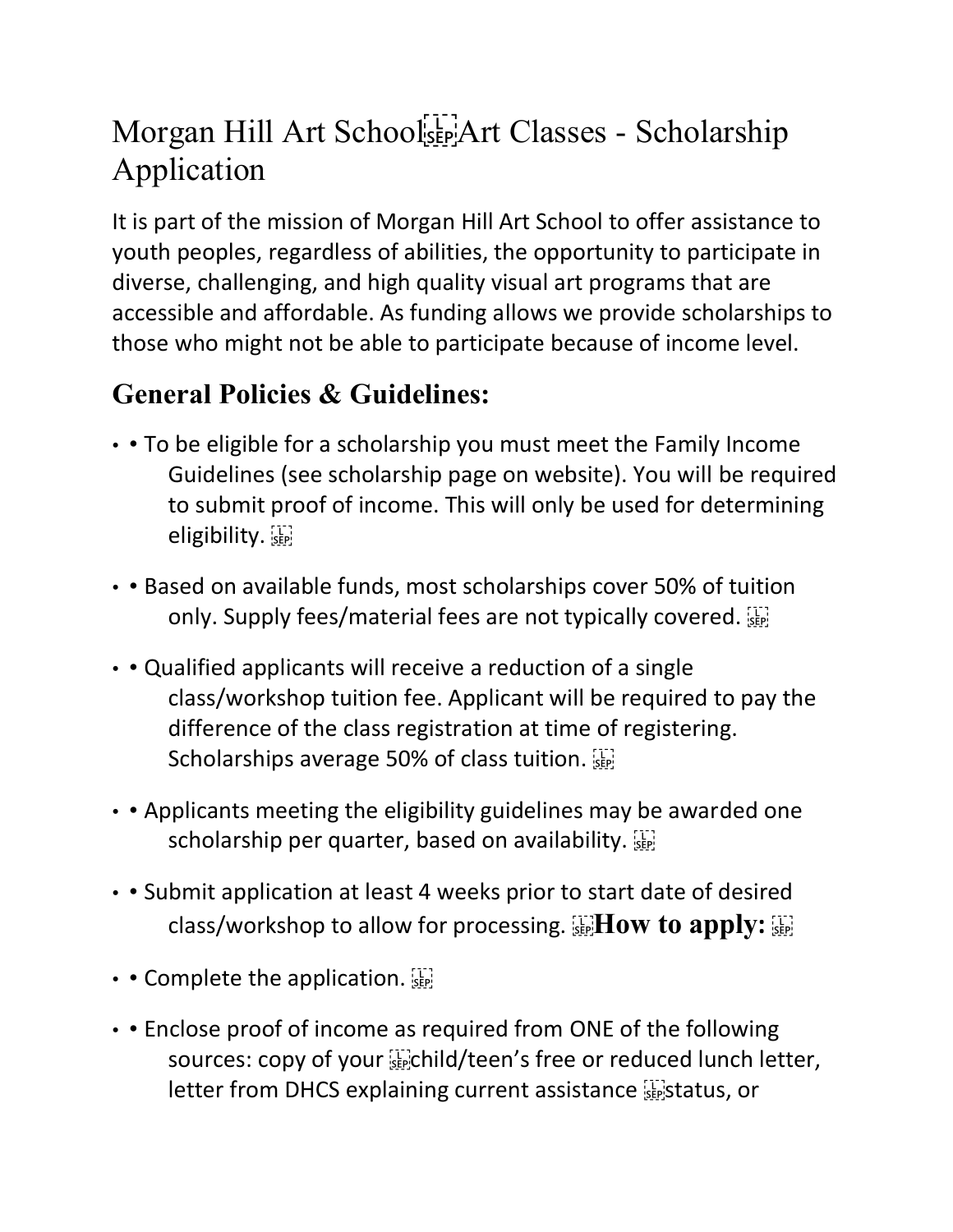previous year's income tax return.

• • Return the application to: Morgan Hill Art School, Attn: Scholarships, 1295 E. Dunne Filave., Morgan Hill, CA 95037. **EXPINEED assistance with your application? Contact Anthony** Stenberg, 669-888-3622. Email:info@morganhillartschool.org

## Morgan Hill Art School Scholarship Application

Please provide all requested information below.\*\*[1] Name (head of household requesting

| funds) |  |
|--------|--|
|        |  |

\_\_\_\_\_\_\_\_

 $\overline{\phantom{a}}$ 

| Address_______                       | Zip     |  |
|--------------------------------------|---------|--|
| Email                                | Evening |  |
| Total household monthly gross income |         |  |

\_\_\_\_\_\_\_\_\_\_\_\_\_\_\_\_\_\_\_\_\_\_\_\_\_\_\_\_\_\_\_\_\_\_\_\_\_\_\_\_\_\_\_\_\_\_\_\_\_\_\_\_\_\_\_\_\_\_

Name, age and year in school of student requesting scholarship:

 $\lim_{s \to s}$  Morgan Hill Art School class/date(s) of requested class (please have three choices) (be specific):

\_\_\_\_\_\_\_\_\_\_\_\_\_\_\_\_\_\_\_\_\_\_\_\_\_\_\_\_\_\_\_\_\_\_\_\_\_\_\_\_\_\_\_\_\_\_\_\_\_\_\_\_\_\_\_\_\_\_

I certify that all of the above is true and correct and that all income is reported. I understand that this information is being given for the receipt of financial aid; and that Morgan Hill Art School staff may verify the information on the application.

\_\_\_\_\_\_\_\_\_\_\_\_\_\_\_\_\_\_\_\_\_\_\_\_\_\_\_\_\_\_\_\_\_\_\_\_\_\_\_\_\_\_\_\_\_\_\_\_\_\_\_\_\_\_\_\_

Head of Household Signature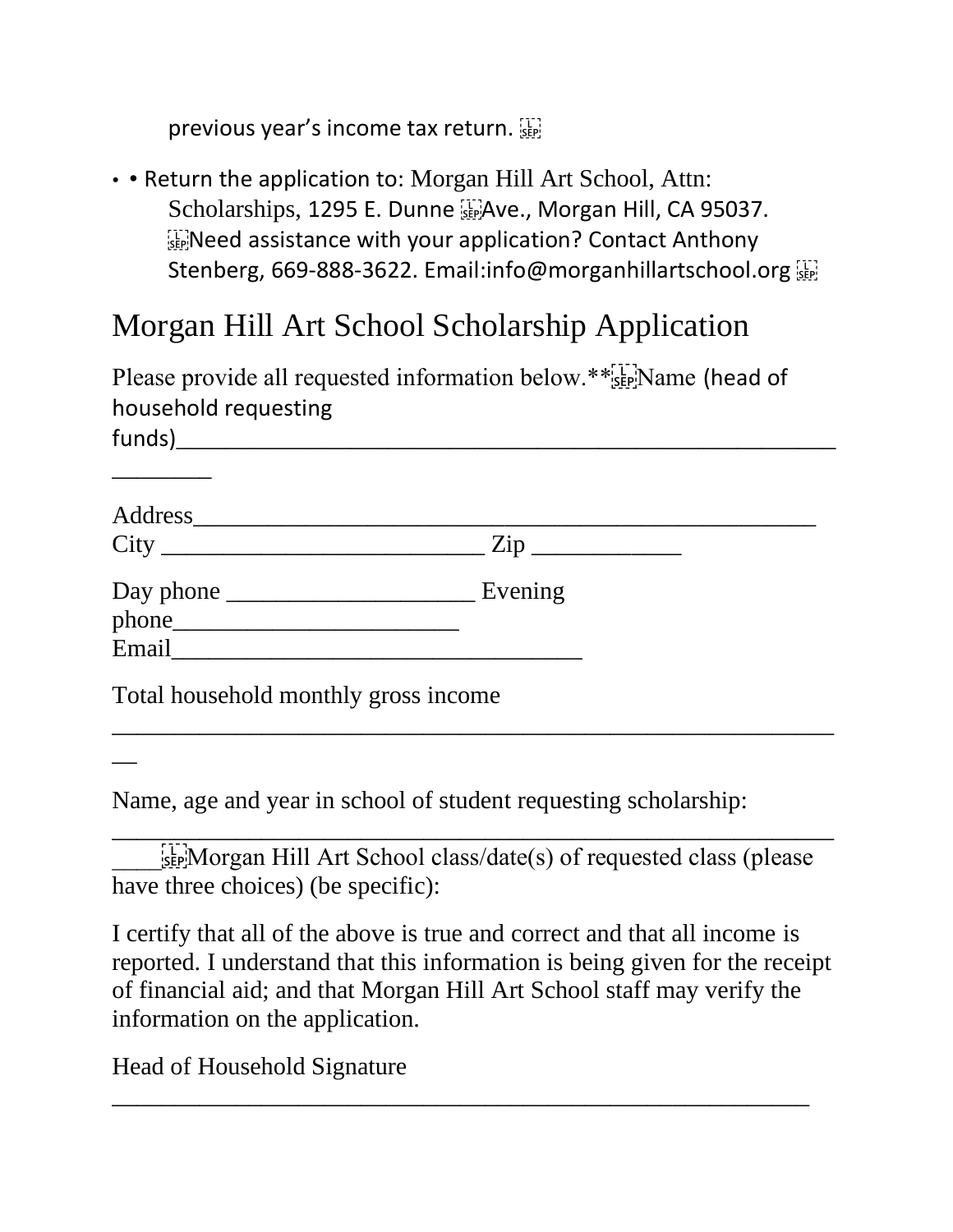Date

\*\*Applications cannot be processed without proof of income.

| For Morgan Hill Art School Use Approved<br>Date | Denied   |
|-------------------------------------------------|----------|
| Supervisor signature                            | Terms of |
| approval                                        |          |

Waiver

In consideration of my (and/or my childs) participation in activity(ies) at the Morgan Hill Art School, I hereby release and discharge the Organization, and its representatives, successors, and assigns, from any and all liability arising from accident, injury, and illness that I (he/she) may suffer as a result of my (our) participation in this activity. I (we) also will follow the rules and regulations set by the Organization and above named parties. Parent or guardian must sign for anyone age 17 and under. I do here- by grant and give these groups the right to use my or my child(s) photograph or image with or without my or my child's name, both singly and in conjunction with other persons or objects and presentations, advertising, publicity and promotion relating thereto.

## *Renuncia de Responsabilidad*

*En cuanto a mi participación o la participación de mi niño(s) en actividades en el Morgan Hill Escuela de Arte, libero y descargo a la Organización y a sus representantes, sucesores y cesionarios, de cualquier y toda responsabilidad derivada de accidente, lesión y enfermedad que yo (el/ella) pueda sufrir como resultado de mi (nuestra) participación en esta actividad. Yo (nosotros) también seguiremos las reglas y regulaciones establecidas por Morgan Hill Escuela de Arte y las partes anteriormente nombradas. Padre, madre o tutor debe rmar por cualquier menor de 18 años.
Yo por la presente otorgo y doy a este grupo el derecho de usar mi fotografía o la de mi hijo(s), con o sin nuestro nombre, tanto individualmente o con otras personas, objetos, presentaciones, publicidad, y promoción que correspondan al espacio Morgan Hill Escuela de Arte.*